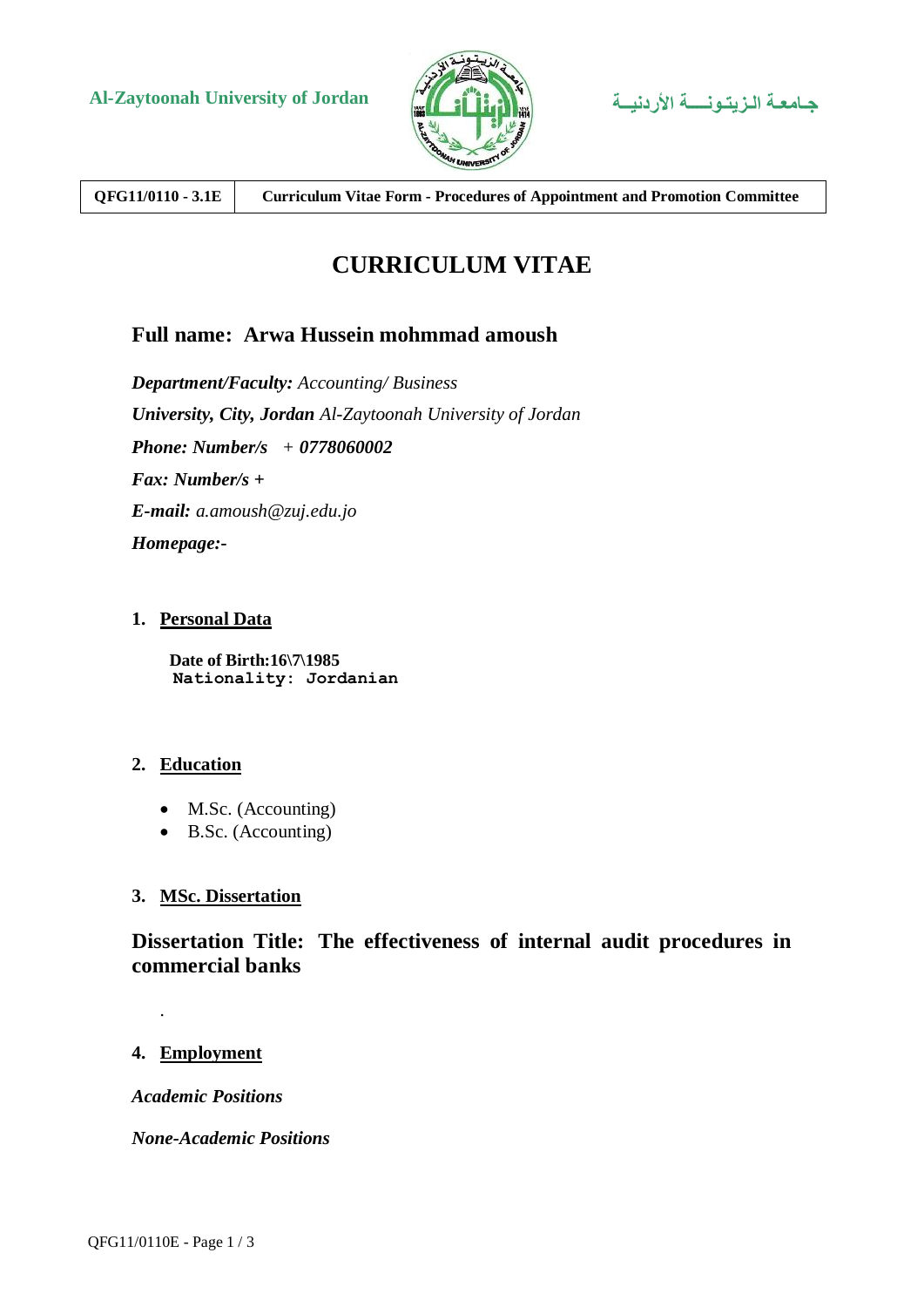## **Al-Zaytoonah University of Jordan األردنيــة الـزيتـونــــة جـامعـة**





## **QFG11/0110 - 3.1E Curriculum Vitae Form - Procedures of Appointment and Promotion Committee**

#### **5. Research Interests**

Financial auditing and accounting

## **6. Membership in Scientific Societies and Associations**

 **None**

#### **7. Teaching Experience**

- *Graduate Courses*
	- Audit
	- Financial Accounting
	- Specialized accounting

#### *Undergraduate Courses*

- ICDL
- Anti-money laundering

#### **8. Supervision of Graduate Research**

| No. | Name of Student | Title of Thesis          | Date of<br><b>VIVA</b> |
|-----|-----------------|--------------------------|------------------------|
|     | <b>NONE</b>     | $\overline{\phantom{0}}$ |                        |
|     |                 |                          |                        |

#### **9. Membership of Committees**

- Quality Committee
- Social Committee
- Examinations evaluation committee

#### **10. Professional and Scientific Meetings**

comprehensive quality